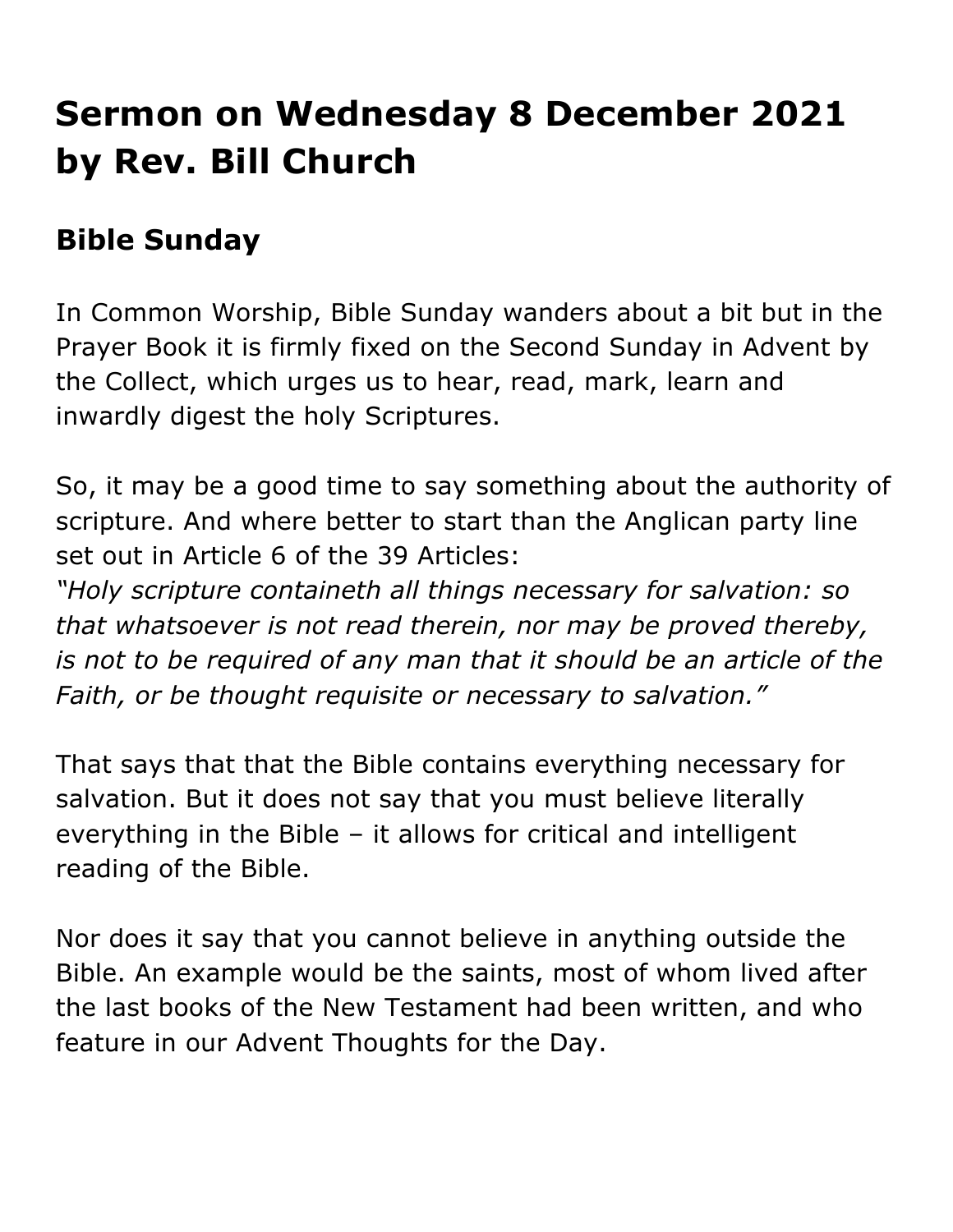Richard Hooker, the eminent English theologian of the sixteenth century and foundational to Anglican theology, saw the basis of faith in scripture, reason and tradition in that order.

And wisely so, as reason can unlock the understanding of scripture but scripture is the treasure, and reason can sway with the winds of philosophical fashion.

And tradition is variable. Morris dancing, Christmas trees and fish and chips are all more modern than we sometimes think and the same goes for religious traditions, but scripture stands firm.

Of course, to be rightly understood, scripture must be worked on, if only because it was originally written in Hebrew and Greek and these are the canonical texts. So, English speakers must rely on translations.

And to be rightly understood, we need to consider who wrote each book of the library of scriptures we call the Bible; and when; and why; and for whom.

So, an easy case, Paul wrote the two Epistles to the Thessalonians, probably the earliest books of the NT, addressed to, yes, Thessalonian Christians, but we have to work out what questions the Thessalonians were asking.

And we must respect scripture and not abuse it, for instance by picking texts out of context. To make a ridiculous example, if the noted atheist Professor Dawkins reads his Bible (which I doubt), he might proclaim: "There is no God – what's more, that is in the Bible".